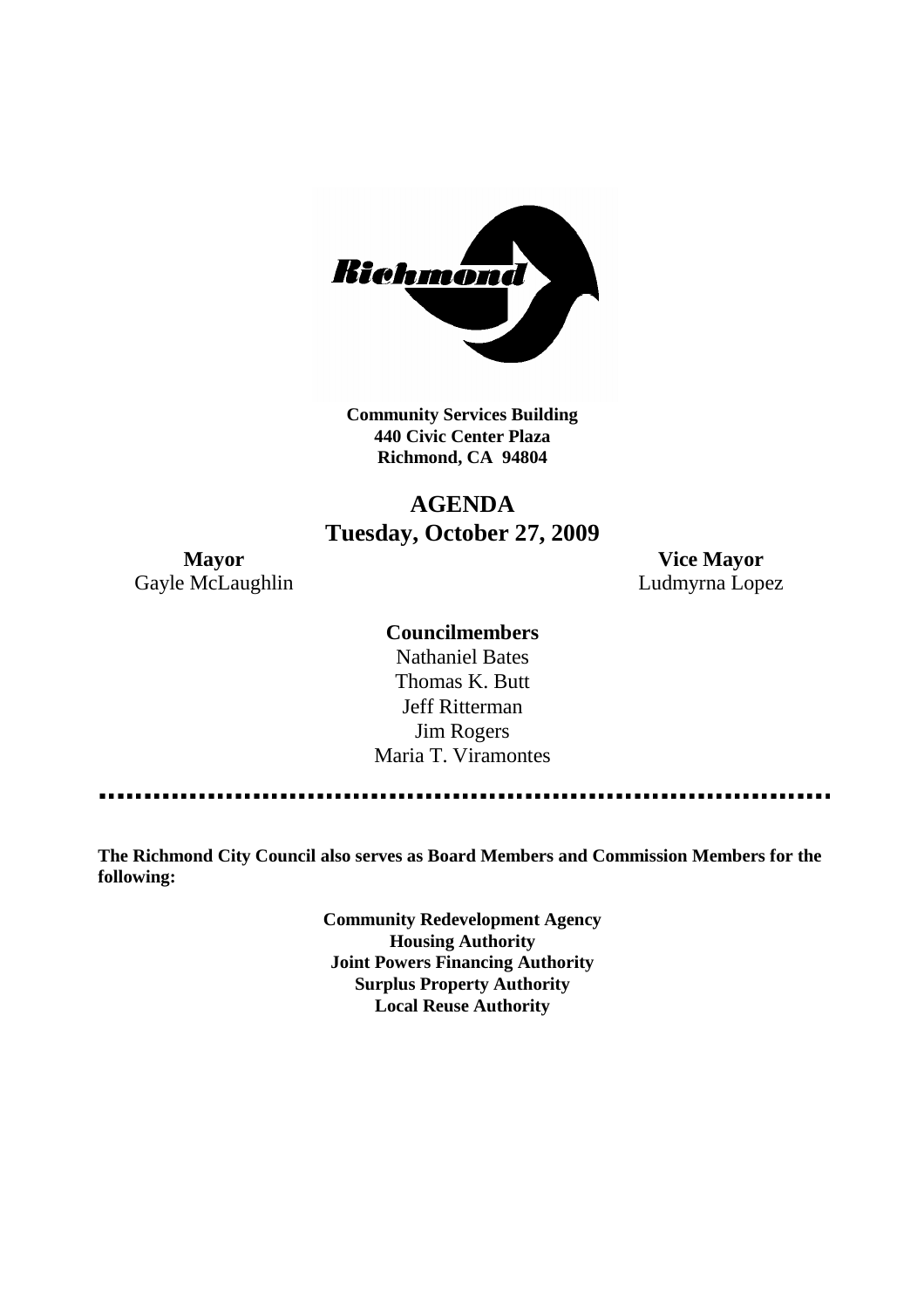# **MEETING PROCEDURES**

The City of Richmond encourages community participation at its City Council meetings and has established procedures that are intended to accommodate public input in a timely and time-sensitive way. As a courtesy to all members of the public who wish to participate in City Council meetings, please observe the following procedures:

**PUBLIC COMMENT ON AGENDA ITEMS:** Anyone who desires to address the City Council on items appearing on the agenda must complete and file a pink speaker's card with the City Clerk **prior** to the City Council's consideration of the item. Once the City Clerk has announced the item and discussion has commenced, no person shall be permitted to speak on the item other than those persons who have submitted their names to the City Clerk. Your name will be called when the item is announced for discussion. **Each speaker will be allowed TWO (2) MINUTES to address the City Council on NON-PUBLIC HEARING items listed on the agenda.**

**OPEN FORUM FOR PUBLIC COMMENT:** Individuals who would like to address the City Council on matters not listed on the agenda or on **Presentations, Proclamations and Commendations, Report from the City Attorney, or Reports of Officers** may do so under Open Forum. All speakers must complete and file a pink speaker's card with the City Clerk **prior** to the commencement of Open Forum. **The amount of time allotted to individual speakers shall be determined based on the number of persons requesting to speak during this item. The time allocation for each speaker will be as follows: 15 or fewer speakers, a maximum of 2 minutes; 16 to 24 speakers, a maximum of 1 and one-half minutes; and 25 or more speakers, a maximum of 1 minute.**

### **SPEAKERS ARE REQUESTED TO OCCUPY THE RESERVED SEATS IN THE FRONT ROW BEHIND THE SPEAKER'S PODIUM AS THEIR NAME IS ANNOUNCED BY THE CITY CLERK.**

**CONSENT CALENDAR:** Consent Calendar items are considered routine and will be enacted, approved or adopted by one motion unless a request for removal for discussion or explanation is received from the audience or the City Council. A member of the audience requesting to remove an item from the Consent Calendar must complete and file a speaker's card with the City Clerk **prior to the City Council's consideration of Item C, Agenda Review.** An item removed from the Consent Calendar may be placed anywhere on the agenda following the City Council's agenda review.

*The City Council's adopted Rules of Procedure recognize that debate on policy is healthy; debate on personalities is not. The Chairperson has the right and obligation to cut off discussion that is too personal, too loud, or too crude.*

**\*\*\*\*\*\*\*\*\*\*\*\*\*\*\*\*\*\*\*\*\*\*\*\*\*\*\*\*\*\*\*\*\*\*\*\*\*\*\*\*\*\*\*\*\*\*\*\*\*\*\*\*\*\*\*\*\*\***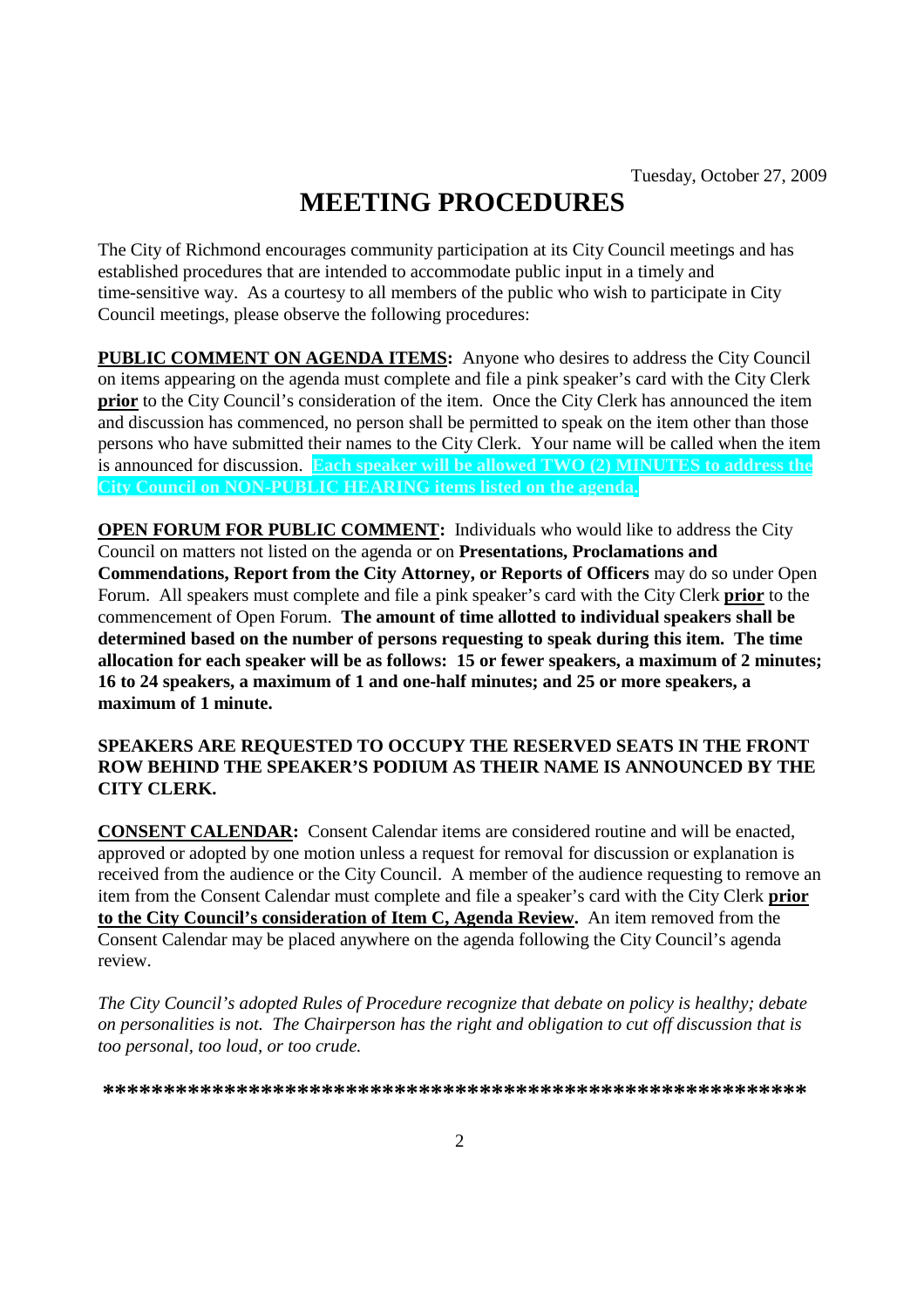## **EVENING OPEN SESSION**

6:00 p.m.

### **A. ROLL CALL**

### **B. PUBLIC COMMENT**

#### **C. ADJOURN TO CLOSED SESSION**

### **CLOSED SESSION**

Shimada Room of the Community Services Building

### **A. CITY COUNCIL**

**A-1.** LIABILITY CLAIMS - PENDING LITIGATION (Government Code Section 54956.9):

California State Automobile Association (CSAA) vs. City of Richmond

**A-2.** CONFERENCE WITH LEGAL COUNSEL - EXISTING LITIGATION (Subdivision [a] of Government Code Section 54956.9):

> City of Richmond vs. Buckeye Claims Administrators, Inc., RRPI Insurance Services, Inc., and Robert Rice

**A-3.** CONFERENCE WITH LEGAL COUNSEL - ANTICIPATED LITIGATION (Significant exposure to litigation pursuant to Subdivision (b) of Government Code Section 54956.9):

One Case

**\*\*\*\*\*\*\*\*\*\*\*\*\*\*\*\*\*\*\*\*\*\*\*\*\*\*\*\*\*\*\*\*\*\*\*\*\*\*\*\*\*\*\*\*\*\*\*\*\*\*\*\*\*\*\*\*\*\***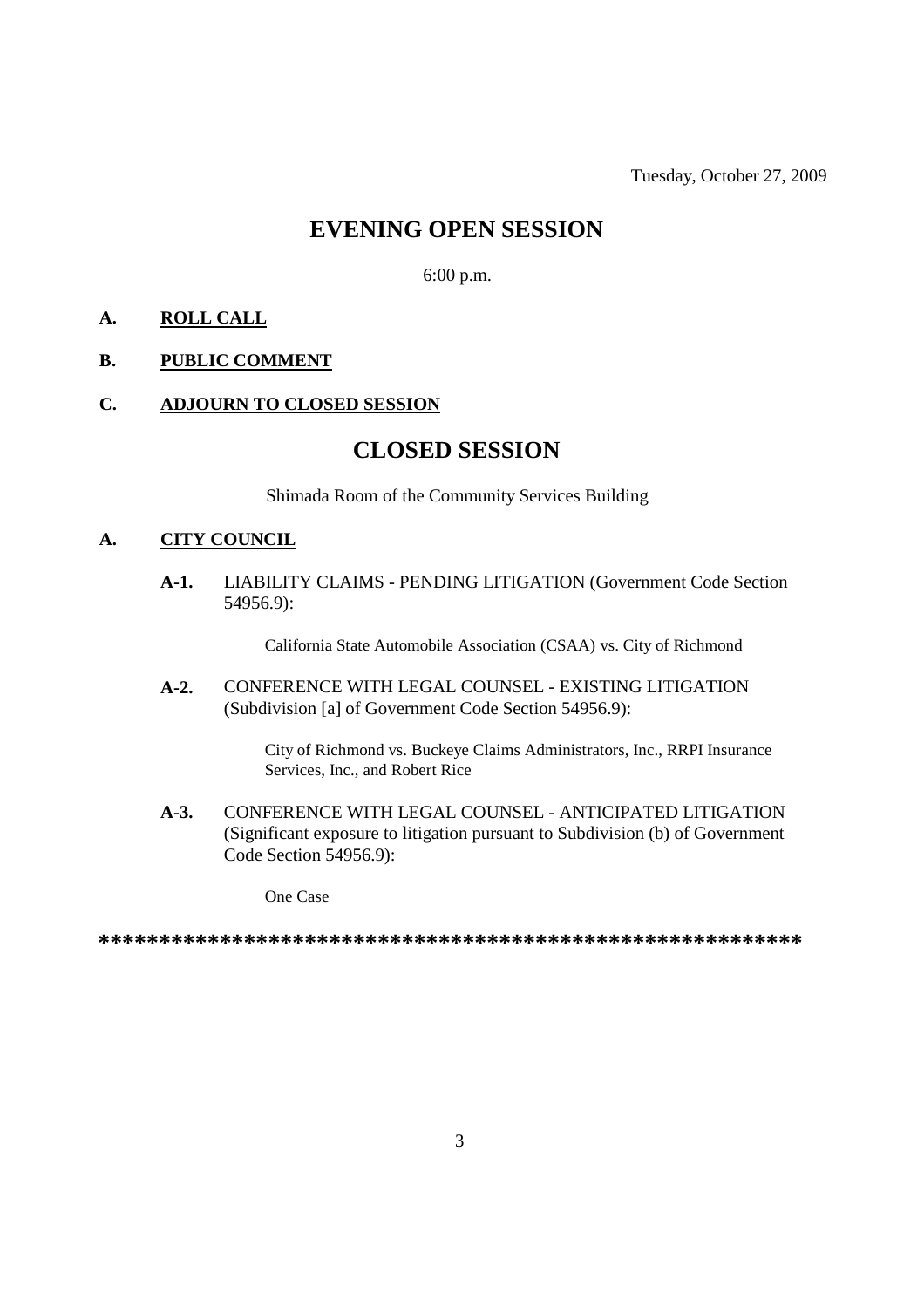Tuesday, October 27, 2009

# **SPECIAL JOINT MEETING OF THE RICHMOND REDEVELOPMENT AGENCY/RICHMOND CITY COUNCIL**

### 6:30 p.m.

### **PLEDGE TO THE FLAG**

**A. ROLL CALL**

### **B. STATEMENT OF CONFLICT OF INTEREST**

- **C. OPEN FORUM FOR PUBLIC COMMENT**
- **D. AGENDA REVIEW**

#### **E. PRESENTATIONS, PROCLAMATIONS, AND COMMENDATIONS**

- **E-1.** Presentation of certificates honoring Further The Work and Priceless Photography as Richmond small businesses of the month for October 2009 - Mayor's Office (620-6503).
- **E-2.** Presentation of The National Association of Housing and Redevelopment Officials Commissioner Certification - Mayor's Office (620-6503).
- **E-3.** Presentation of Green National Night Out Awards Mayor's Office (620-6503).
- **E-4.** Presentation of Certificates of Appreciation to local arts businesses and advocates Ellen Gailing and Jan Brown - Mayor's Office (620-6503).
- **E-5.** Presentation of a proclamation in recognition of National Hispanic Heritage Month and receive a presentation on the history of the La Raza Program at Contra Costa College - Mayor McLaughlin (620-6503), Vice Mayor Lopez and Councilmember Viramontes (620-6581).

### **F. REPORT FROM THE CITY ATTORNEY OF FINAL DECISIONS MADE AND NON-CONFIDENTIAL DISCUSSIONS HELD DURING CLOSED SESSION**

### **G. STUDY AND DIRECTION TO STAFF SESSION**

**G-1.** RECEIVE a presentation from RYSE about the creation and use of a database of youth activities and resources in Richmond possibly fulfilling the intent of Resolution 60-97 - Councilmember Butt (620-6581).